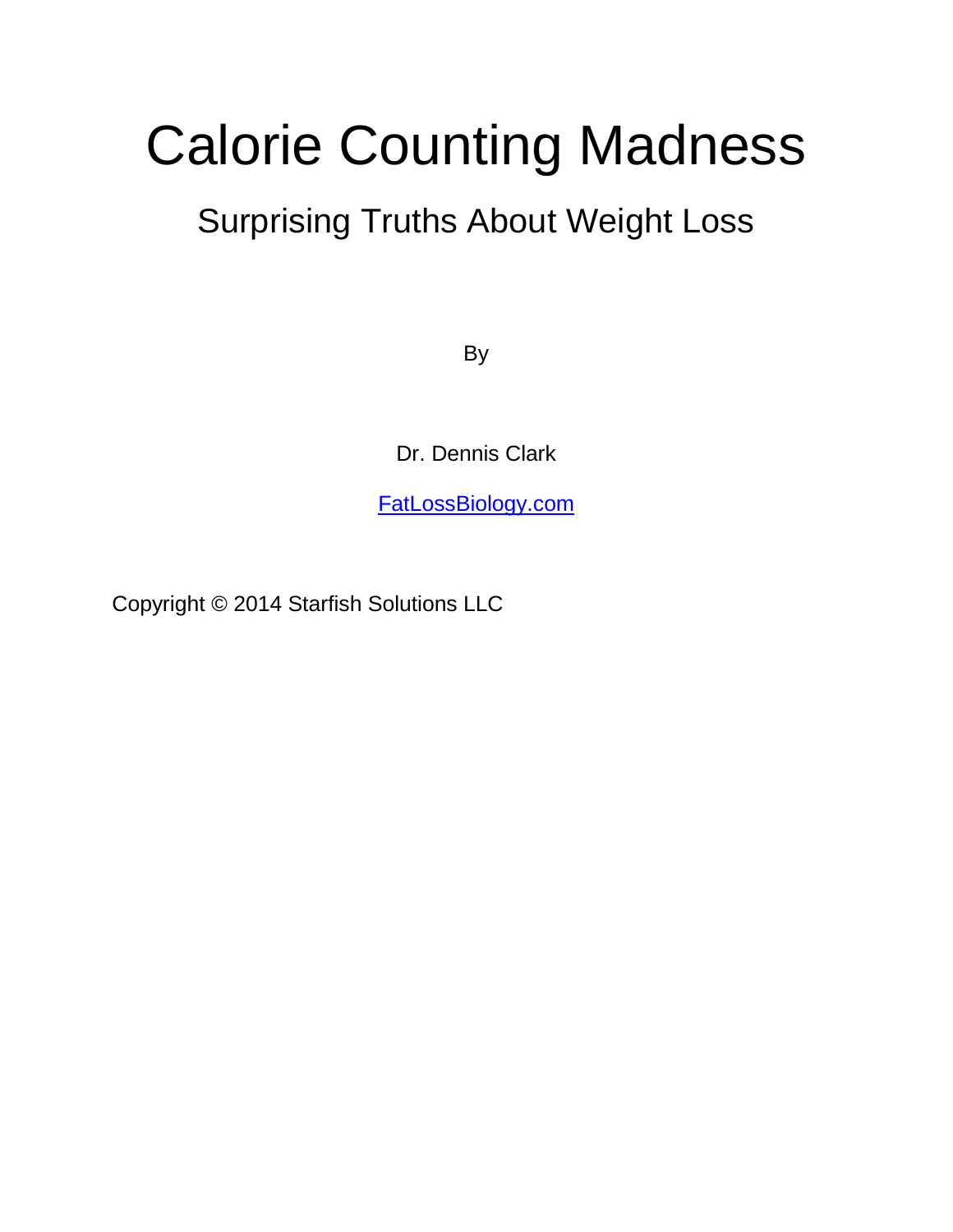## Table of Contents

<span id="page-1-0"></span>[INTRODUCTION](#page-1-0) [PERSPECTIVE ON WEIGHT](#page-3-0) OVERWEIGHT VS. OVERFAT MYTHS ABOUT CALORIES WHAT CALORIES REALLY ARE FOOD CALORIE NONSENSE A RIDICULOUS COMPARISON WHAT IS REALLY IMPORTANT ABOUT FOOD CAN YOU OVEREAT? REDUCING VISCERAL FAT ABOUT THE AUTHOR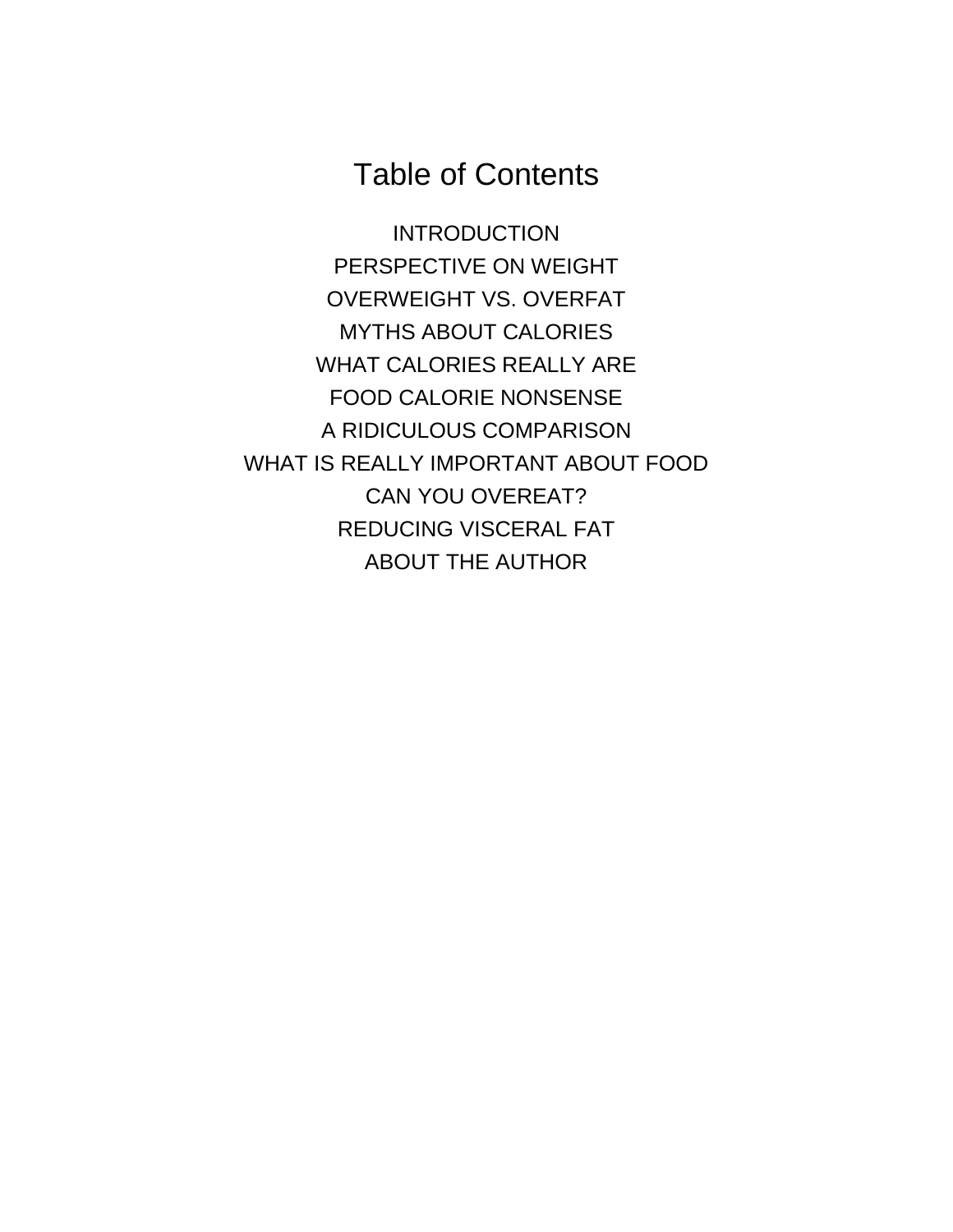#### INTRODUCTION

Human metabolism is logical and rational, or at least is supposed to be. Unfortunately, scientists have taken a wrong turn when it comes to calories. The concept of using calories for keeping track of how much to eat has become thoughtless and dogmatic.

This concept has become the foundation for one of the biggest myths ever perpetrated on humanity about dieting. It is known as the Calories In/Calories Out advice that nutritionists, doctors, and health care professionals of all kinds mete out as the bedrock of weight management. Too bad it isn't true.

The good news for you is that, since Calories In/Calories Out advice is obsolete, you don't have to count calories to lose weight. In fact, calorie counting is madness and it won't work.

The purpose for this brief book is to explain what calories really are, why counting calories is irrelevant for dieting, and what approaches to weight management really do work, based on actual human metabolism.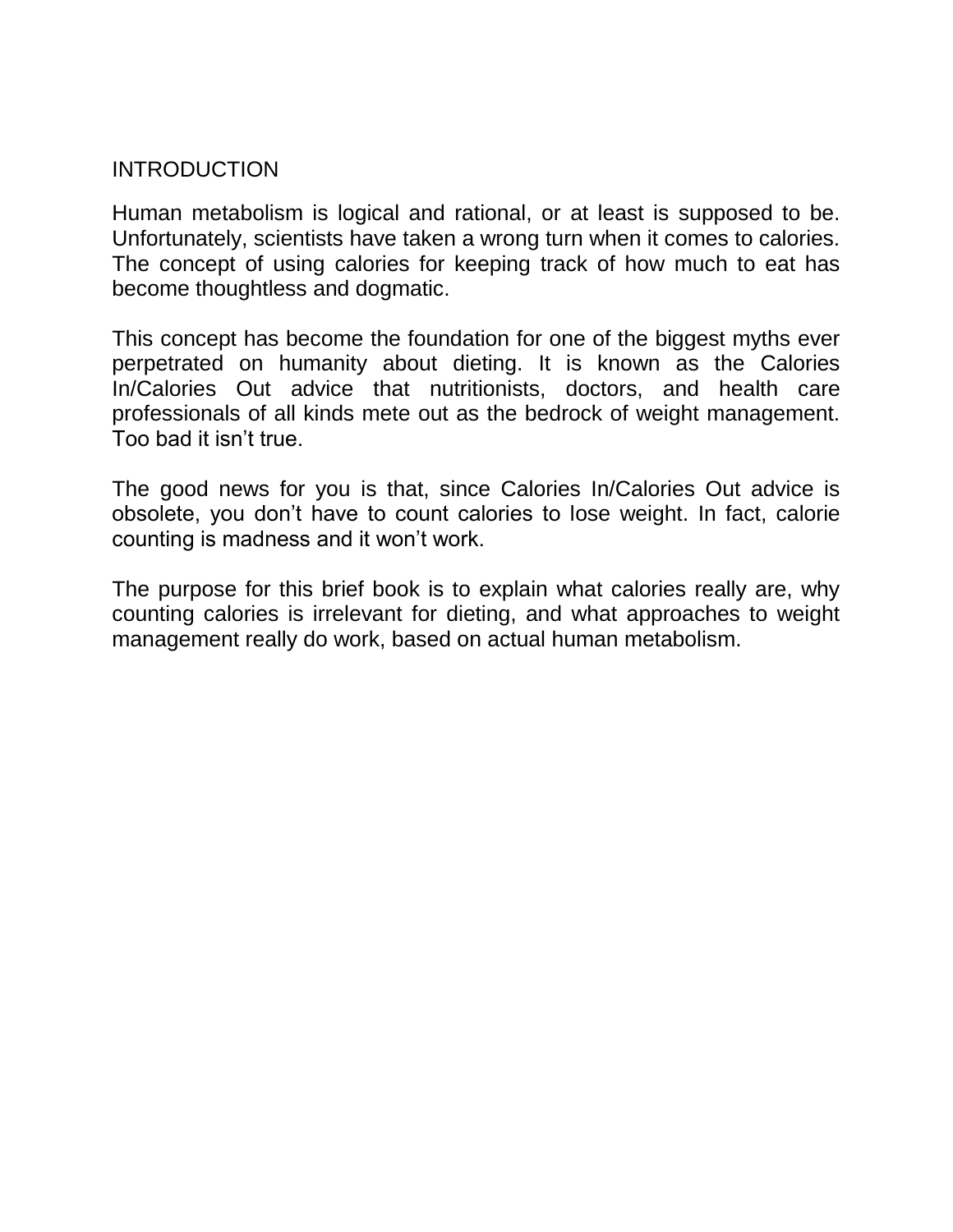### <span id="page-3-0"></span>PERSPECTIVE ON WEIGHT

Using terms correctly is usually important, right? One of the surprises about weight loss is that it is a misnomer. The term is not used appropriately. Let's get a little geeky to find out why.

First off, weight is a physical phenomenon that is a function of mass and gravity. Specifically, it is the pull of gravitation on mass. Scientists don't really refer to the pull of gravitation. We call it acceleration, which is measured as meters per second per second (or per second squared).

Your weight, therefore, is a product of your mass times acceleration due to gravity. As an example, for a mass of 100 kilograms, on Earth that would create a weight of 100 X 9.81 meters per second squared. That means 981 units of weight.

Units of weight in the metric system are called Newtons (N). Can you imagine yourself as weighing 981 N? Where do pounds come in? Normally we would equate 100 kg with 220 pounds, although that is only true on Earth.

Weight and mass are two different animals entirely. Weight, as you see, is a function of gravity. On the other hand, mass is not. Kilograms and pounds are therefore not comparable. Newtons and pounds are. By the way, the English system of measurements has no equivalent of mass.

If you think this is confusing, consider what the British face. They measure weight in stones. Our 220 pound example would be 15.7 stones. Wow...now THAT clears things up, doesn't it?

Think about what all this means for weight vs. mass. You can become weightless in outer space. You can never become massless.

In fact, the (bad) joke is that you can go to the moon to lose weight loss. The moon has about one sixth the gravity of Earth, so you would lose five sixths of your weight. Your mass would still be the same.